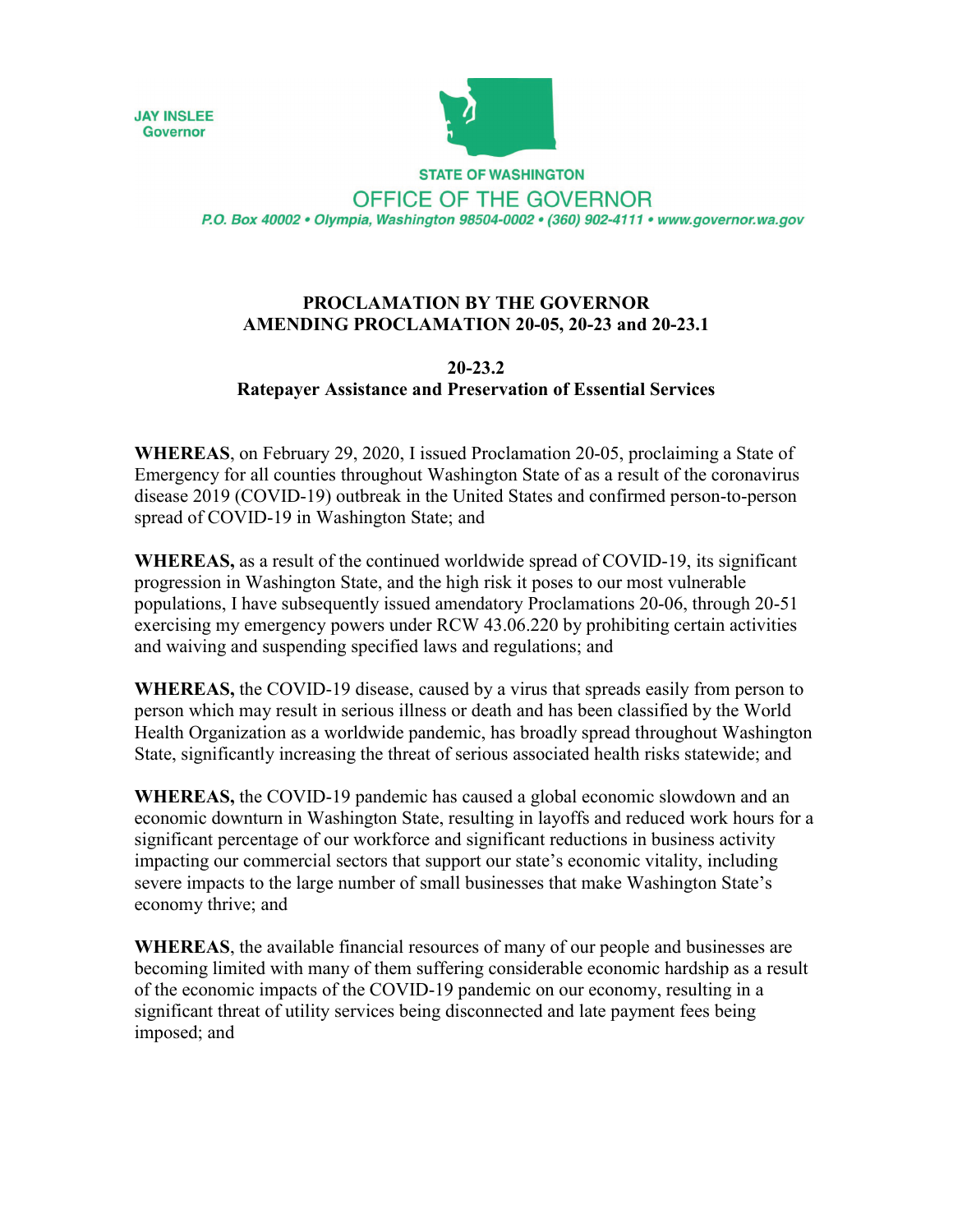**WHEREAS,** maintaining provision of utility services during this crisis is an essential tool in sustaining and protecting the health and welfare of our people and businesses as a critical part of the overall response to the COVID-19 pandemic; and

**WHEREAS**, the Washington State Utilities and Transportation Commission regulates the rates and services of investor-owned utilities in Washington State and is coordinating with utilities throughout the State to protect the availability and affordability of essential utility services for those economically impacted by the COVID-19 pandemic through a variety of measures, including: suspending disconnection of utilities for nonpayment, waiving late fees, working with affected utility customers to establish payment arrangements, and improving access to energy assistance for affected customers; and

**WHEREAS,** on March 18, 2020, I issued Proclamation 20-23, which was amended on March 24, 2020, by Proclamation 20-23.1, in which I prohibited certain activities and ordered the following statutory waivers and suspensions for 30 days subject to Legislative extension: (1) I waived and suspended RCW 80.04.130(1) and RCW 80.28.060(1) pursuant to the provisions of RCW 43.06.220(2)(d), RCW 80.04.130(8), and RCW 80.28.060(2), and (2) I waived and suspended RCW 80.04.110(1)(a) and RW 80.28.068 under the provisions of RCW  $43.06.220(2)(g)$ , until midnight on April 17, 2020; and

**WHEREAS,** on April 15, 2020, under the provisions of RCW 43.06.220(4), these statutory waivers and suspensions were extended by the leadership of the Washington State Senate and House of Representatives to May 4, 2020; and

**WHEREAS,** the worldwide COVID-19 pandemic and its progression throughout Washington State continues to threaten the life and health of our people as well as the economy of Washington State, and remains a public disaster affecting life, health, property or the public peace; and

**WHEREAS**, the Washington State Department of Health continues to maintain a Public Health Incident Management Team in coordination with the State Emergency Operations Center and other supporting state agencies to manage the public health aspects of the incident; and

**WHEREAS**, the Washington State Military Department Emergency Management Division, through the State Emergency Operations Center, continues coordinating resources across state government to support the Washington State Department of Health and local health officials in alleviating the impacts to people, property, and infrastructure, and continues coordinating with the Department of Health in assessing the impacts and long-term effects of the incident on Washington State and its people.

**NOW, THEREFORE**, I, Jay Inslee, Governor of the state of Washington, as a result of the above-noted situation, and under Chapters 38.08, 38.52 and 43.06 RCW, do hereby proclaim that a State of Emergency continues to exist in all counties of Washington State, that Proclamation 20-05 and all amendments thereto remain in effect, and that Proclamations 20-05, 20-23 and 20-23.1 are amended to (1) recognize the extension of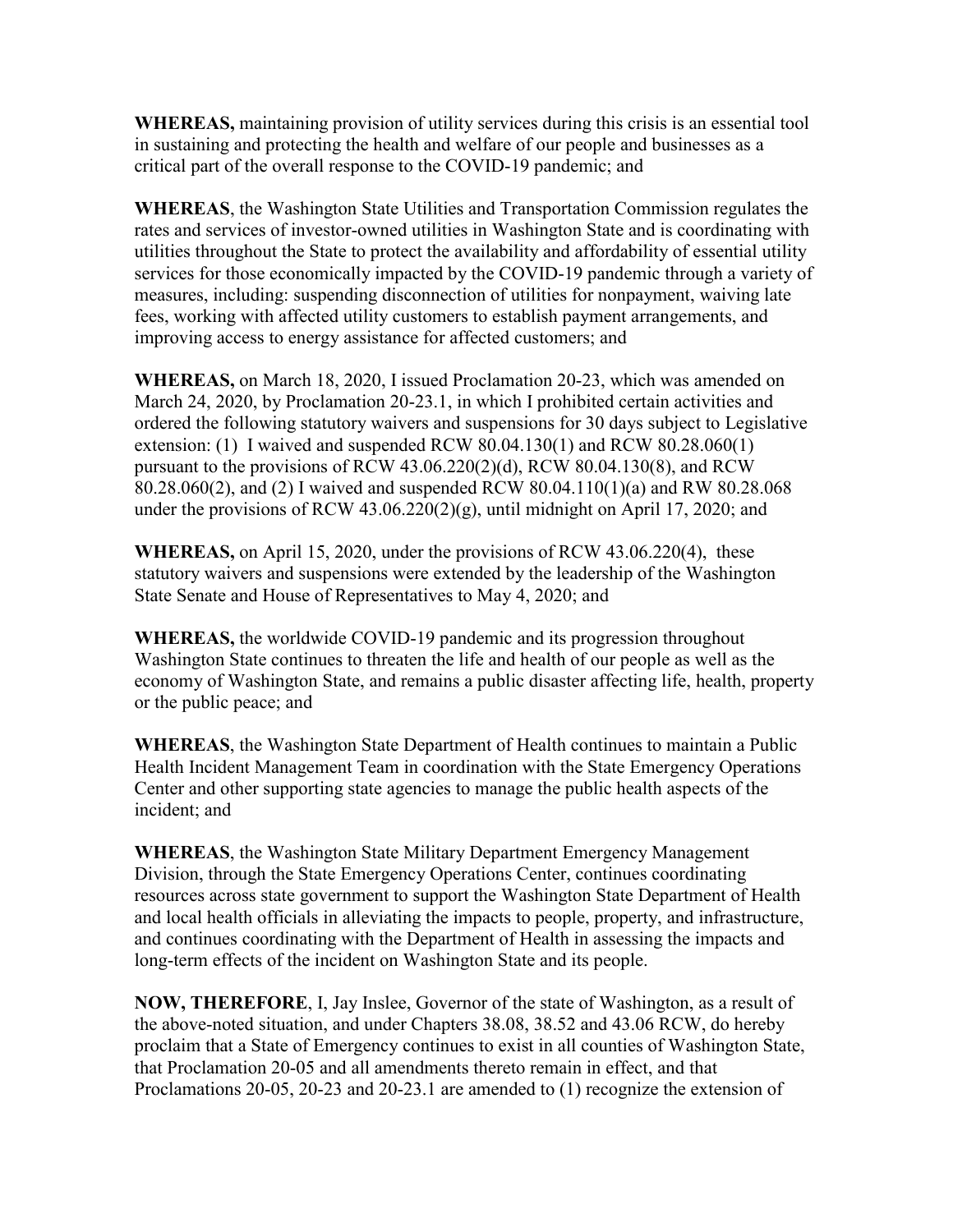statutory waivers and suspensions therein by the leadership of the Washington State Senate and House of Representatives to May 4, 2020, (2) extend my order prohibiting certain utility low income accounts from being used during this crisis for any purpose other than to support community action agencies or otherwise provide services to address the consequences of the COVID-19 pandemic until May 4, 2020, and (3) under RCW 43.06.220(1)(h), to help preserve and maintain life, health, property or the public peace, prohibit all energy, telecommunications, and water utilities in Washington State from disconnecting certain residential utilities and from charging related late payment and reconnection fees until May 4, 2020.

I again direct that the plans and procedures of the Washington State Comprehensive Emergency Management Plan be implemented throughout state government. State agencies and departments are directed to continue utilizing state resources and doing everything reasonably possible to support implementation of the Washington State Comprehensive Emergency Management Plan and to assist affected political subdivisions in an effort to respond to and recover from the COVID-19 pandemic.

I continue to order into active state service the organized militia of Washington State to include the National Guard and the State Guard, or such part thereof as may be necessary in the opinion of The Adjutant General to address the circumstances described above, to perform such duties as directed by competent authority of the Washington State Military Department in addressing the outbreak. Additionally, I continue to direct the Washington State Department of Health, the Washington State Military Department Emergency Management Division, and other agencies to identify and provide appropriate personnel for conducting necessary and ongoing incident related assessments.

**IT IS HEREBY RECOGNIZED** that, pursuant to RCW 43.06.220(4), the leadership of the Washington State Senate and House of Representatives has extended my statutory waivers and suspensions of the following statutes in Proclamations 20-23 and 20-23.1 to May 4, 2020:

- 1. RCW 80.04.130(1); and
- 2. RCW 80.28.060(1)
- 3. RCW 80.04.110(1)(a); and
- 4. RCW 80.28.068

**FURTHERMORE,** based on the above situation and under the provisions of RCW 43.06.220(1)(h), to help preserve and maintain life, health, property or the public peace in addressing the COVID-19 State of Emergency, I extend Proclamations 20-23 and 20-23.1 prohibiting the Washington State Utilities and Transportation Commission from applying the waiver and suspension of RCW 80.04.110(1)(a) and RCW 80.28.068 for any purpose other than providing relief to members of the public affected directly or indirectly by the COVID-19 pandemic while this Proclamation remains in effect.

**FURTHERMORE,** based on the above situation and under the provisions of RCW 43.06.220(1)(h), to help preserve and maintain life, health, property or the public peace,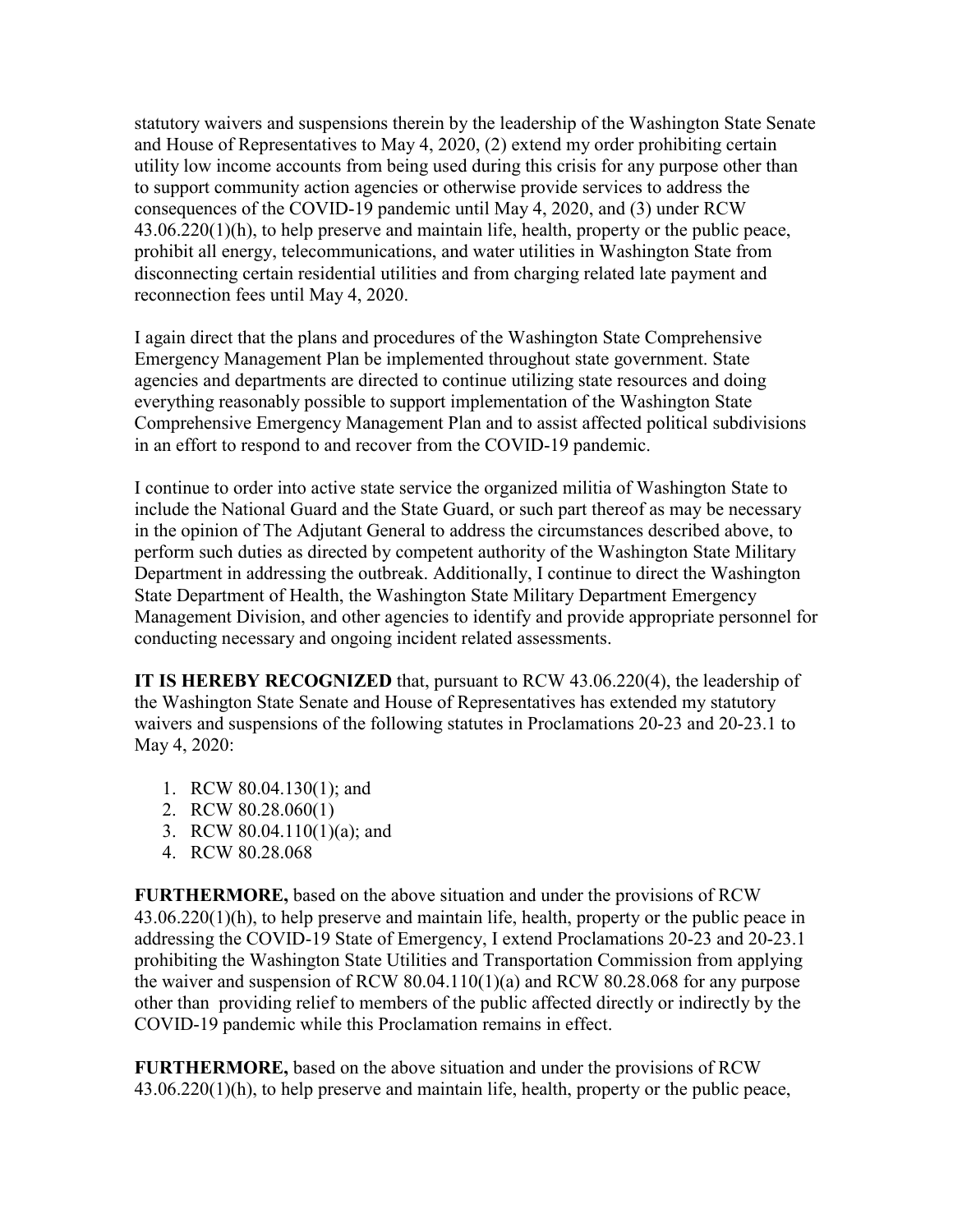and while the statutory waivers and suspensions of this Proclamation remain in effect, I hereby extend Proclamations 20-23 and 20-23.1 prohibiting the Washington State Utilities and Transportation Commission or any other person or entity from using or otherwise relying upon the waiver or suspension of any statutory provisions identified herein for any purpose other than assisting utility customers throughout Washington State impacted by the economic consequences of the COVID-19 pandemic and using surplus balances from electric and natural gas utility low income accounts to support community action agencies or otherwise provide services intended to address the consequences of the COVID-19 pandemic in Washington State.

**FURTHERMORE,** I make the following findings:

- (1) Many local governments have issued emergency declarations regarding the COVID-19 pandemic.
- (2) The following entities are authorized to provide essential utility services in Washington State:
	- a) Municipal utilities, public utility districts, and water and sewer districts authorized under Title 35 RCW, Title 54 RCW, and Title 57 RCW;
	- b) Electrical, natural gas, telecommunications, and water companies regulated by the Utilities and Transportation Commission under Title 80 RCW;
	- c) Cooperatives formed under Chapter 23.86 RCW; and
	- d) Mutual corporations or associations formed under Chapter 24.06 RCW.
	- e) Public water systems formed under Chapter 70.119A RCW.
- (3) Preserving and maintaining essential utility services to vulnerable populations during this crisis supports the fundamental public purpose of protecting public health and welfare.

**FURTHERMORE,** in recognition of the above findings, and to help preserve and maintain life, health, property or the public peace under RCW 43.06.220(1)(h), I prohibit all energy, telecommunications, and water providers in Washington State from conducting the following activities from March 23, 2020, the date Proclamation 20-25 was signed, until May 4, 2020: (1) disconnecting any residential customers from energy, telecommunications, or water service due to nonpayment, except at the request of the customer; (2) refusing to reconnect any residential customer who has been disconnected due to nonpayment; and (3) charging fees for late payment or reconnection of energy, telecommunications, or water service.

**Additionally, I strongly encourage** all entities providing utility services in Washington State to take reasonable actions to mitigate the economic impacts of the COVID-19 pandemic on their utility customers caused by this crisis, including but not limited to: enacting flexible credit and collection procedures, such as using payment plans to fulfill customer outstanding balances; coordinating with the Department of Commerce to help eligible customers gain access to federal funding for energy bill assistance; employing internal processes and procedures to facilitate social distancing and proper hygiene practices; and closing facilities to the public. **I also strongly encourage** municipal and public utility boards and commissions to delegate authority to senior utility executives to